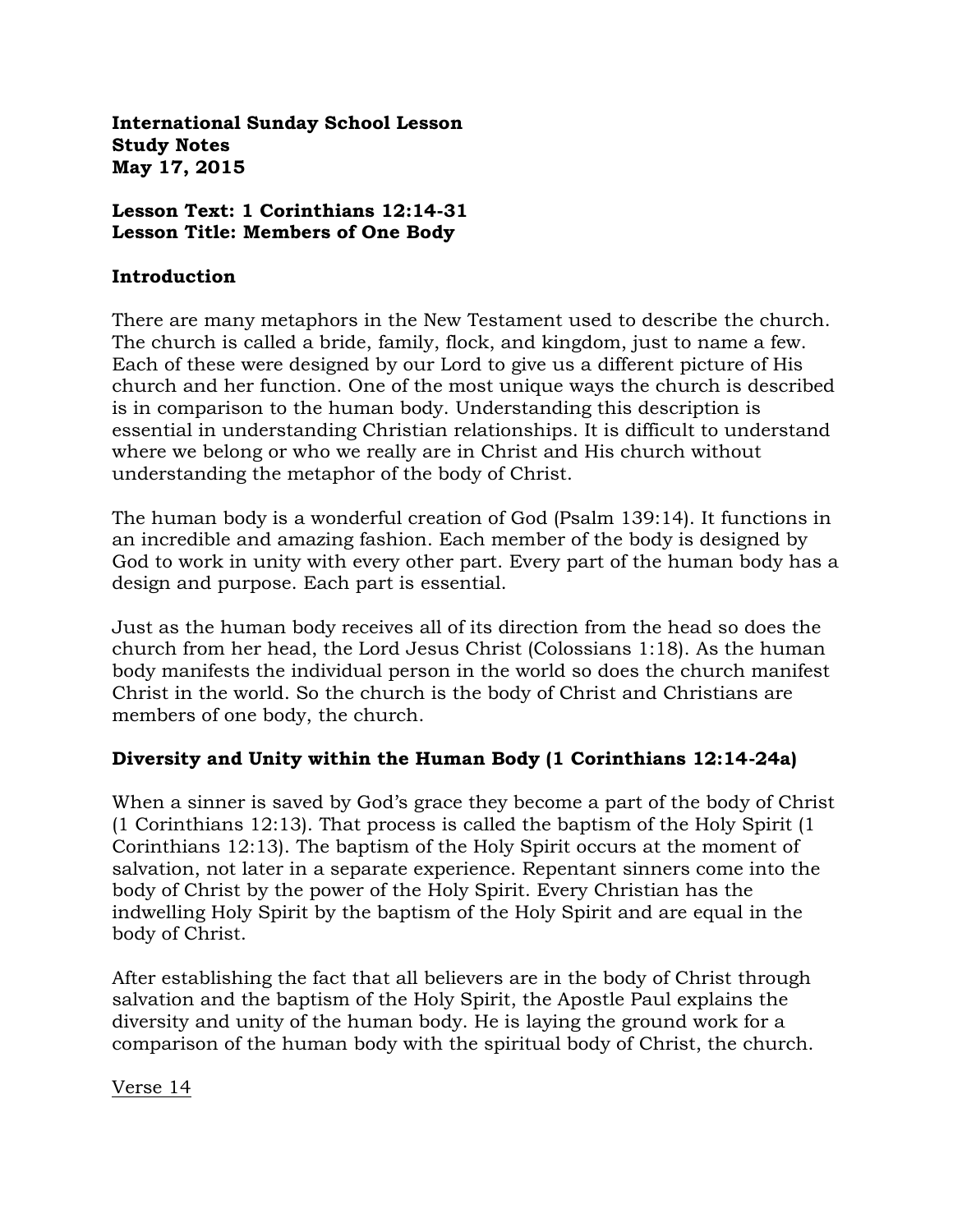"For the body is not one member, but many."

The word "member" is the Greek word *melos* {mel-os} and means "a limb in the human body." The human body consists of "many members." There are bones, muscles, glands, organs, nerves, and blood veins. Paul's key point here may be the word "not." He wants the Corinthians to understand that the human body is "not" just the eye, the arm, or the foot. There are "many" parts or "much" to the human body.

## Verse 15-17

"If the foot shall say, Because I am not the hand, I am not of the body; is it therefore not of the body? And if the ear shall say, Because I am not the eye, I am not of the body; is it therefore not of the body? If the whole body were an eye, where were the hearing? If the whole were hearing, where were the smelling?"

Paul's point in these verses is that the human body is not limited to one part. If the "foot" thinks it is insignificant because it is "not the hand," then the "foot" would not feel like it was a part of the body of Christ. The same is true with the "ear" not being a part of the body because it wasn't the "eye."

Paul's question, "If the whole body were an eye, where were the hearing" and "If the whole were hearing, where were the smelling," is meant to stimulate the thinking of the Corinthians. Different parts of the body are given so the entire body can function. When you place an emphasis and priority on one part of the body you do harm to the unity of the entire body. That is what was happening in Corinth, especially in the misuse of the spiritual gifts of tongues.

Suppose the gifts of tongues was still operative today (of course it is not). It still would be true that not every believer would speak in tongues. Our bodies are not all tongues. The Holy Spirit does not give the same spiritual gift to every person any more than the human body is all tongue, knee, or eye! Just as the human body has different parts every believer in the body of Christ has different gifts.

## Verse 18

"But now hath God set the members every one of them in the body, as it hath pleased him."

This verse, "But now hath God set the members every one of them in the body, as it hath pleased him" could settle every bit of confusion in the church today over spiritual gifts if believers would just believe it. "God", not evolution, determined how the human body would be made. It was "God" who put arms, legs, feet, eyes, ears, and every other "member" of the human body where they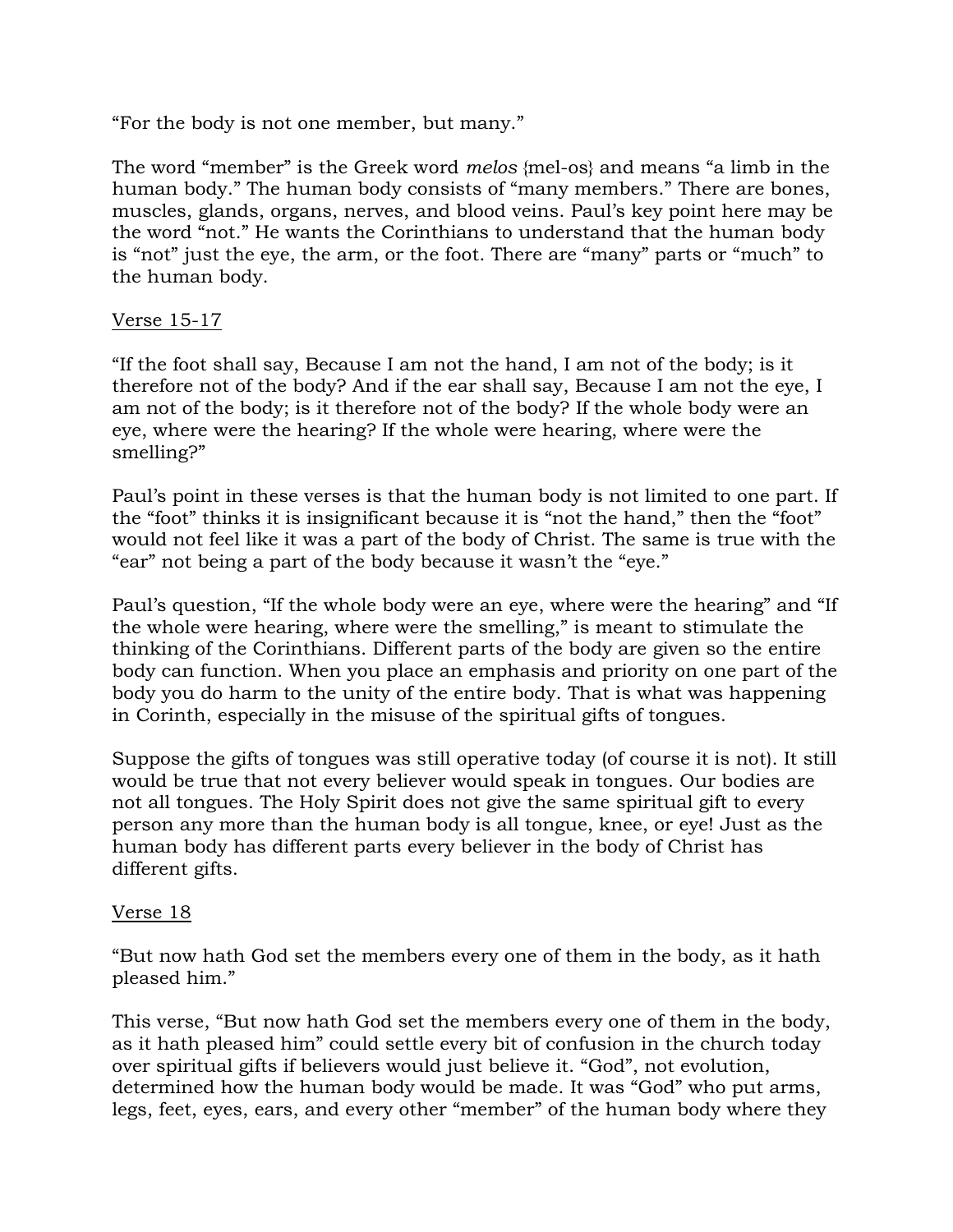were needed and designed them to function. Would you not look strange with your nose turned upside down? You could possibly drown in a heavy rain. Plus, if you wear glasses they would stay steamed up all the time!

It is "God" who sovereignly places believers in the body of Christ with the spiritual gifts needed for His church to function. The distribution, placement, and function of those "members" are "as it hath pleased him." The word "pleased" is the Greek word *thelo* {thel-o}. It means "to will, intend, resolve, determine." This is not about what pleases you, me, some denomination, or some group of people who want to feel spiritually superior to others. This is about what is "pleasing" to God. This is about what He has "willed." As much as man attempts to challenge the sovereignty of God the fact remains that you can not make an arm a leg or a knee into an elbow.

### Verse 19-20

"And if they were all one member, where were the body? But now are they many members, yet one body."

Paul expands on his point he made in verse 17. A body that only has "one member" would not be a "body." Likewise a church whose members all had the same gift and the same ministry would not be a church. It is foolish and immature not to be content with or use what the Lord has given us. "Where is the body" if there is only one or two parts? That's Paul's question.

Look at the human body. The human body is not "one" part. It is "many members." That makes it "one body." Paul's point is that the diversity of body parts is what makes a body a body! Likewise, the diversity of spiritual gifts among God's people is what makes the church the body of Christ!

#### Verse 21-23

"And the eye cannot say unto the hand, I have no need of thee: nor again the head to the feet, I have no need of you. Nay, much more those members of the body, which seem to be more feeble, are necessary: And those members of the body, which we think to be less honourable, upon these we bestow more abundant honour; and our uncomely parts have more abundant comeliness."

Paul has shown us the *diversity* and *unity* of the human body. Now he shows us the *humility* of the human body. If the "eye" and the "head" were to tell the "hand" and "feet" that they were not needed, that would be wrong. In other words, the visible body parts are sometimes valued more because they are seen.

"Those members of the body, which we think to be less honourable" probably refers to the parts of our body that are not particularly attractive. This most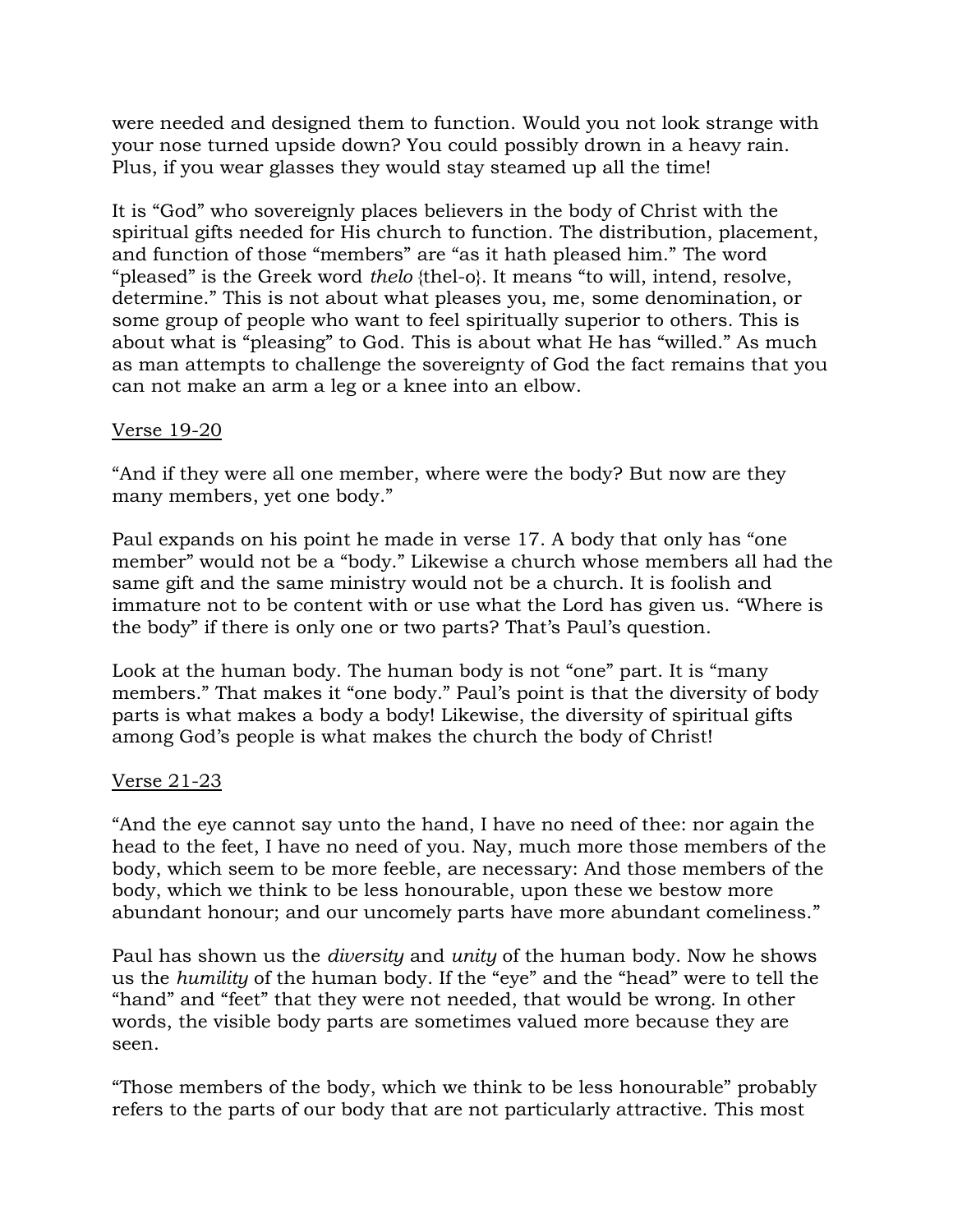likely refers to the part of our bodies on which we hang clothes. The word "bestow" means "to place around" and suggests the idea of clothing the body in general. We spend more time and money clothing those parts of our body than the ones that are more presentable, such as face and hands. And by doing so, on these we "bestow more abundant honor" or time and investment.

Sometimes the most vital ministries in the church are those that are not obvious. We see the "face", the "hands" and the "eyes" every Sunday as the preaching, singing, and other visible parts. But what about the prayers? What about the administrative needs? The Corinthians had reached a point to where they only noticed the noticeable parts of the body. The out front gifts such as prophesy, languages, and healing had become the focal point. Honestly, if you removed about three visible parts of the church today she would have no ministry at all!

### Verse 24a

"For our comely parts have no need: but God hath tempered the body together, having given more abundant honour to that part which lacked…"

"For our comely parts have no need" means that the parts of our bodies that are seen do not need as much attention as those that are unseen. The unseen parts of our bodies such as our internal organs are certainly not "comely" or attractive. However, they are essential to life. These parts do the work that is not attractive to look at, but functions to keep life in the body.

"But God hath tempered the body together" is a beautiful expression. The word "tempered" means "to combine." The word was used in biblical days in reference to the mixing of colors. When "God" mixes the colors or arranges the members in the body the way He wants, it results in "more abundant honour to that part which lacked" or may have been viewed as inferior or unnecessary. Again, the human body is wonderfully made. When you apply that truth to the body of Christ you must say God has done a marvelous job of mixing the colors in His body, the church.

## **Diversity and Unity within the Spiritual Body (1 Corinthians 12:24b-31)**

#### Verse 24b-25

"That there should be no schism in the body; but that the members should have the same care one for another."

"Schism" means "division." All the "members," the attractive and the unattractive, the external and the internal, have been placed in the body so the body will not be divided. The result is "that the members should have the same care one for another." In the body all the members without distinction work for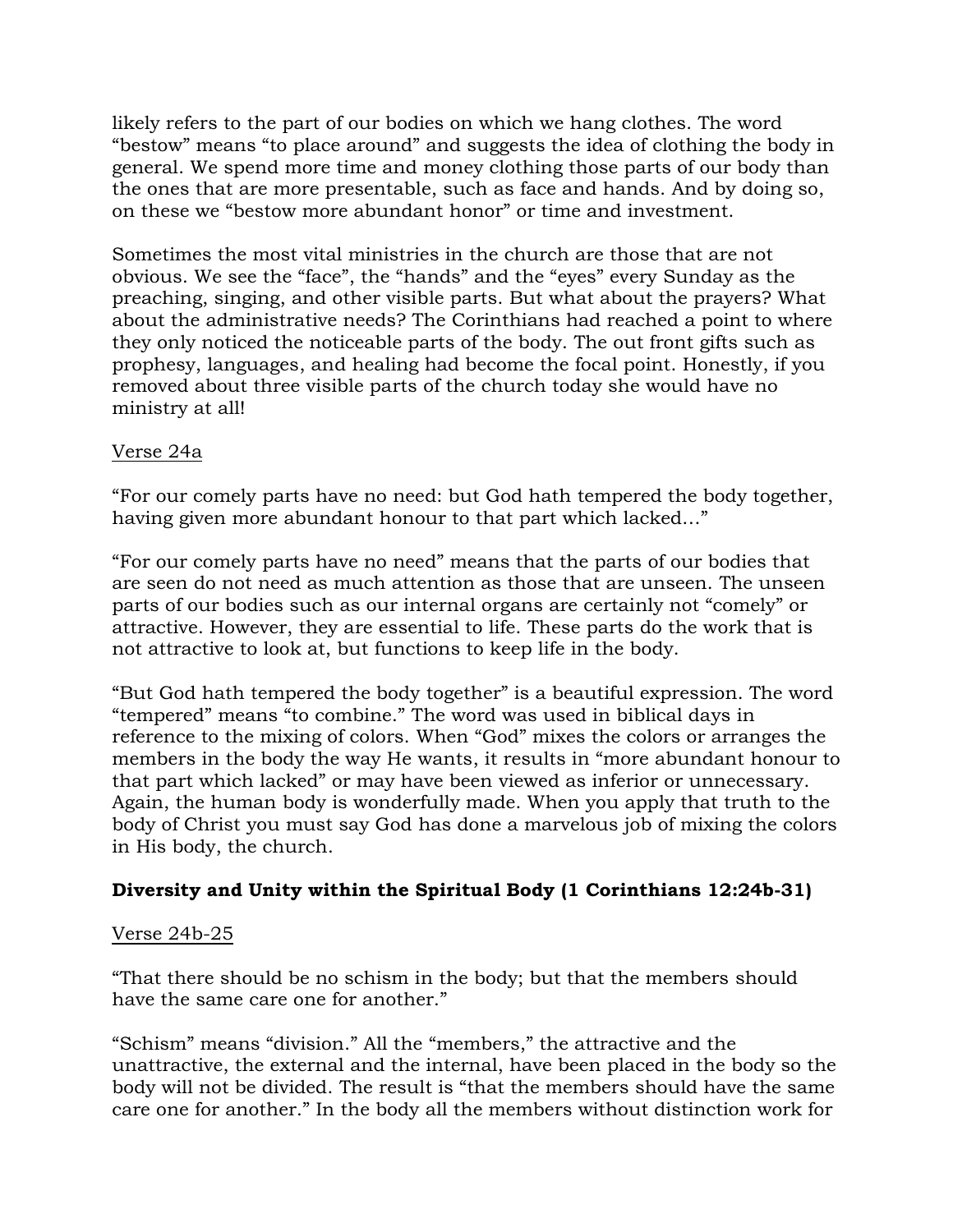the good of the whole. No special "care" should be given to one member to the exclusion of another. The word "care" has the meaning of "anxiety or heavy emotion." Used in this context, Paul is saying, "As believers, we should care as much for the nursery worker as the pastor, as much for the custodian as for the Sunday school teacher."

## Verse 26

"And whether one member suffer, all the members suffer with it; or one member be honoured, all the members rejoice with it."

When your physical body suffers or hurts, you do not say, "Half of me hurts but the other half is feeling fine!" No. If one part of our body is suffering or hurting it affects the entire body. If "one member" or part of the body is "honoured" or rejoicing and celebrating, then "all the members rejoice with it." Paul's use of words emphasizes the impossibility of rivalry or competition within the body of Christ.

## Verse 27

"Now ye are the body of Christ, and members in particular."

The entire family of God makes up "the body of Christ." Every believer from every place on the globe is a part of the body of Christ. Each believer is also "members in particular." "In particular" is *ek meros* {mer-os} in the Greek which means each of them belongs to the body of Christ but none of them can claim to be the whole, but none are excluded. Paul wants the Corinthians to know that they are "the body of Christ." He's been talking about them. They are the issue. And so are we!

## Verse 28

"And God hath set some in the church, first apostles, secondarily prophets, thirdly teachers, after that miracles, then gifts of healings, helps, governments, diversities of tongues."

Paul now lists some of the different parts of the body of Christ that "God hath set in the church." At the time 1 Corinthians was written, the spiritual gifts of "apostles, prophets, miracles, gifts of healings, and diversities of tongues" was still operative. These were temporary sign gifts and are no longer operative today. The gifts of "teachers, helps, and governments" are still operative today.

*Teachers note: To see a list of temporary spiritual gifts compared to permanent spiritual gifts, click on "lesson archives" and open the May 10, 2015 lesson entitled: "Gifts of the Spirit."*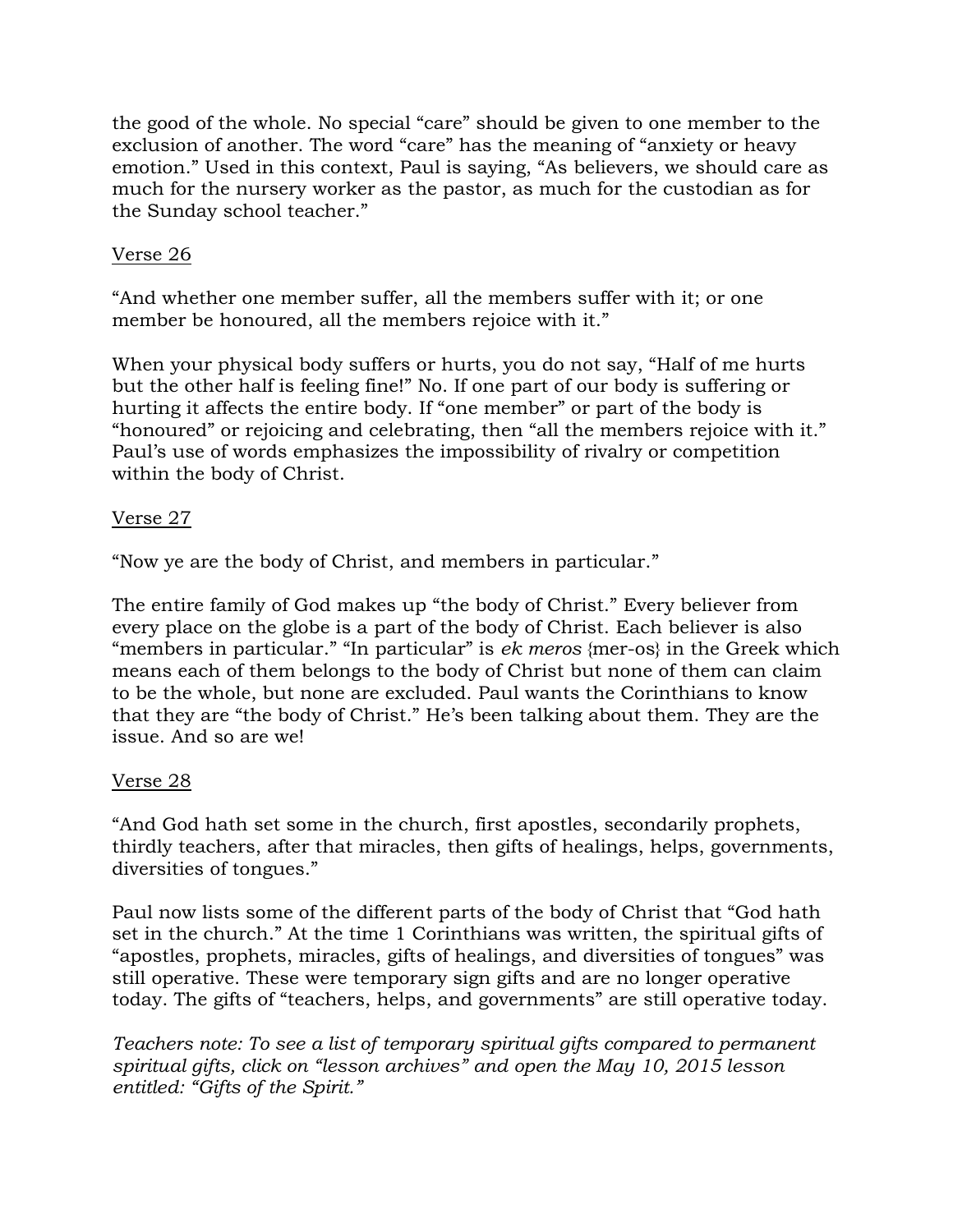Paul lists these particular gifts here not to discuss their meaning but rather to lay the foundation for his question in verses 29-30.

### Verse 29-30

"Are all apostles? are all prophets? are all teachers? are all workers of miracles? Have all the gifts of healing? do all speak with tongues? do all interpret?"

There are six rhetorical questions in verses 29-30 and the answer to every question is "no." God does not want every believer to be an apostle or to speak in tongues. God does not want every believer to have the gift of administration or helps. Since that is the case, why were the Corinthians all wanting the showy gifts? Why do some preachers and teachers tell believers today that if they do not have certain gifts or do certain things in the name of the Holy Spirit that they aren't saved or baptized in the body of Christ?

As a born-again believer, saved by God's grace, you have been given a spiritual gift or spiritual gifts sovereignly by God. You have nothing to seek for; you have nothing to be envious of; and you have nothing to feel superior about. It is all about being members of one body.

### Verse 31

"But covet earnestly the best gifts: and yet shew I unto you a more excellent way."

Paul now applies the analogy. If you read this verse and interpret this verse the way some Charismatic theologians do, you would think Paul is commanding you seek certain gifts. My question is why would Paul spend 29 verses teaching the Corinthians to be content with the spiritual gift God has given them and then say the exact opposite in the last verse? The answer is, he does not.

The word "covet earnestly" means "to burn with zeal towards" or "to earnestly desire." "Best" means "stronger, better, and more noble." Paul is saying, "There is nothing wrong with having a zeal to possess the more noble gifts. Paul has not hesitated to rank certain spiritual gifts in order. He has also indicated in the verses we have just studied that the unseen parts of the body are vitally important. So it is not a sin for the Corinthians to apply the truth Paul has just taught and "covet earnestly" the best gifts. However, even their coveting the best gifts is not the best way to be effective as a member of the body of Christ.

"And yet I shew unto you a more excellent way" means that Paul is about to show them the way of love in the next chapter. The Corinthian's were wrong if they were seeking the showy gifts and they were even missing the point of spiritual gifts if they were just seeking the more noble gifts. They were